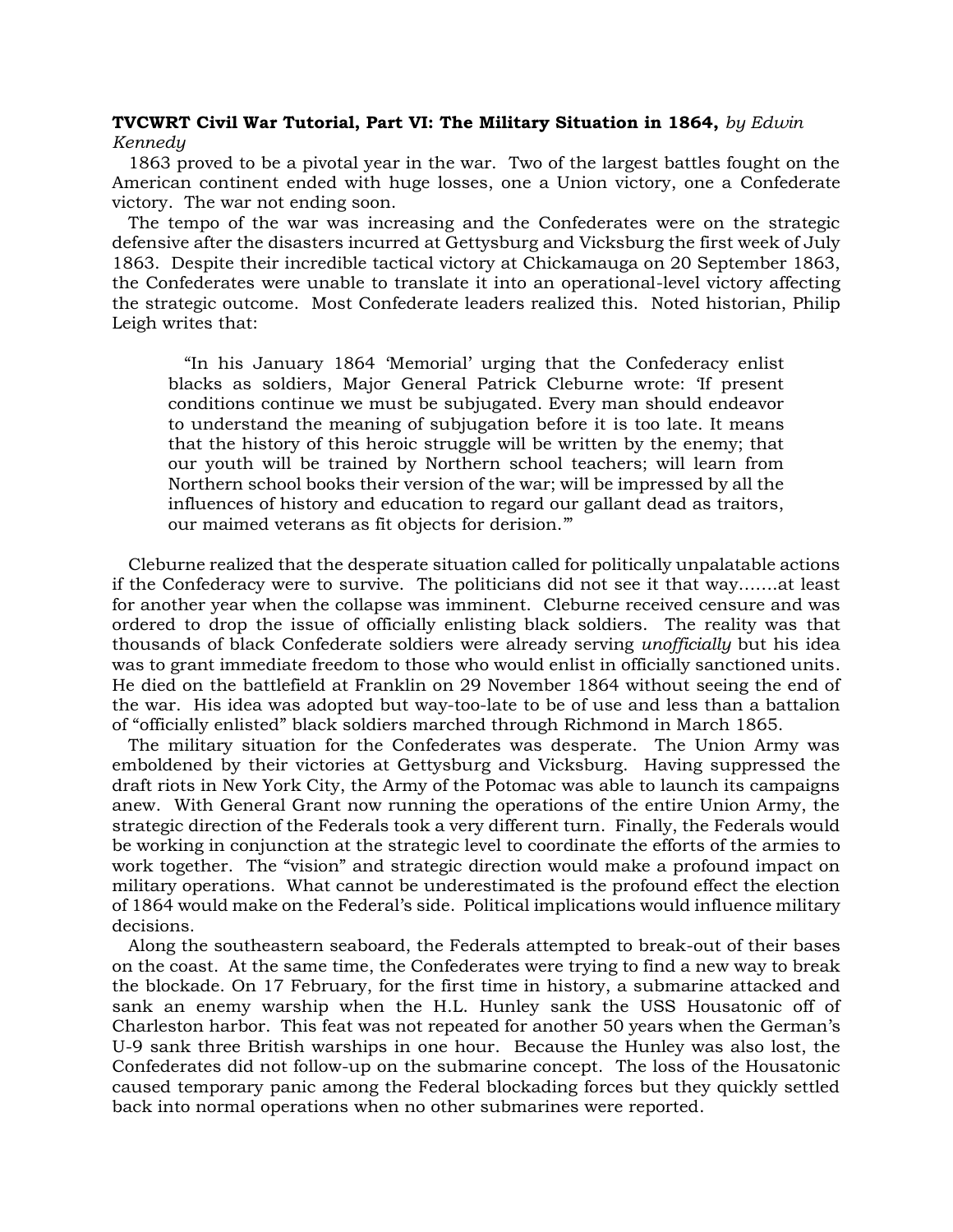The lack of a viable navy did not stop the Confederates from fielding commerce raiders such as the CSS Alabama. Launched in Liverpool in 1862, the Alabama did considerable damage to the finances of the U.S. government. Millions of dollars were lost, shipping disrupted and insurance rates skyrocketed. In 534 days of cruising, never touching a Confederate port, the Alabama captured or burned 65 Union merchant ships without a loss of life to her crew or any of the 2,000 prisoners.

 In Jacksonville, Florida, the Federals attempted to cut-off the resources such as beef production, by marching across northern Florida. This movement would potentially coincide with Sherman's move towards Atlanta. Maj Gen Quincy Gilmore, commander of Union forces in Jacksonville, outlined his objectives:

"First: To procure an outlet for cotton, lumber, Timber, Turpentine, and the other products of the State. Second: To cut off one of the enemy's sources of commissary supplies. He now draws largely upon the herds of Florida for his beef... Third: To obtain recruits for my colored regiments...."

 Brig Gen Truman Seymour, District of Florida commander, marched on 19 February while the weather was still temperate. With two infantry brigades of white troops and one brigade of black troops (the U.S Army was segregated officially from 1863 through 1948), Seymour moved to reach the Suwanee River and cut the rail lines. On 20 February, Seymore met the Confederates at Pond Spring (Oulustee) where the Federals were dealt a resounding defeat. Seymour was widely criticized for failing to coordinate his actions with other operational commanders such as Admiral Farragut in the Gulf of Mexico.

 During March, Lt Gen Grant worked on his still famous order, studied today in military schools, to synchronize the actions of his different field armies. It was published in April.

## **HEADQUARTERS ARMIES OF THE UNITED STATES,**

WASHINGTON, D. C., *April 4,* 1864.

MAJOR-GENERAL W. T. SHERMAN,

Commanding Military Division of the Mississippi.

 *General:* — It is my design, if the enemy keep quiet and allow me to take the initiative in the spring campaign, to work all parts of the army together, and somewhat towards a common centre. For your information I now write you my program, as at present determined upon.

 I have sent orders to Banks, by private messenger, to finish up his present expedition against Shreveport with all dispatch; to turn over the defense of Red River to General Steele and the navy, and to return your troops to you and his own to New Orleans; to abandon all of Texas, except the Rio Grande, and to hold that with not to exceed four thousand men; to reduce the number of troops on the Mississippi to the lowest number necessary to hold it, and to collect from his command not less than twentyfive thousand men. To this I will add five thousand men from Missouri. With this force he is to commence operations against Mobile as soon as he can. It will be impossible for him to commence too early.

 Gillmore joins Butler with ten thousand men, and the two operate against Richmond from the south side of the James River. This will give Butler thirty-three thousand men to operate with, W. F. Smith commanding the right wing of his forces and Gillmore the left wing. I will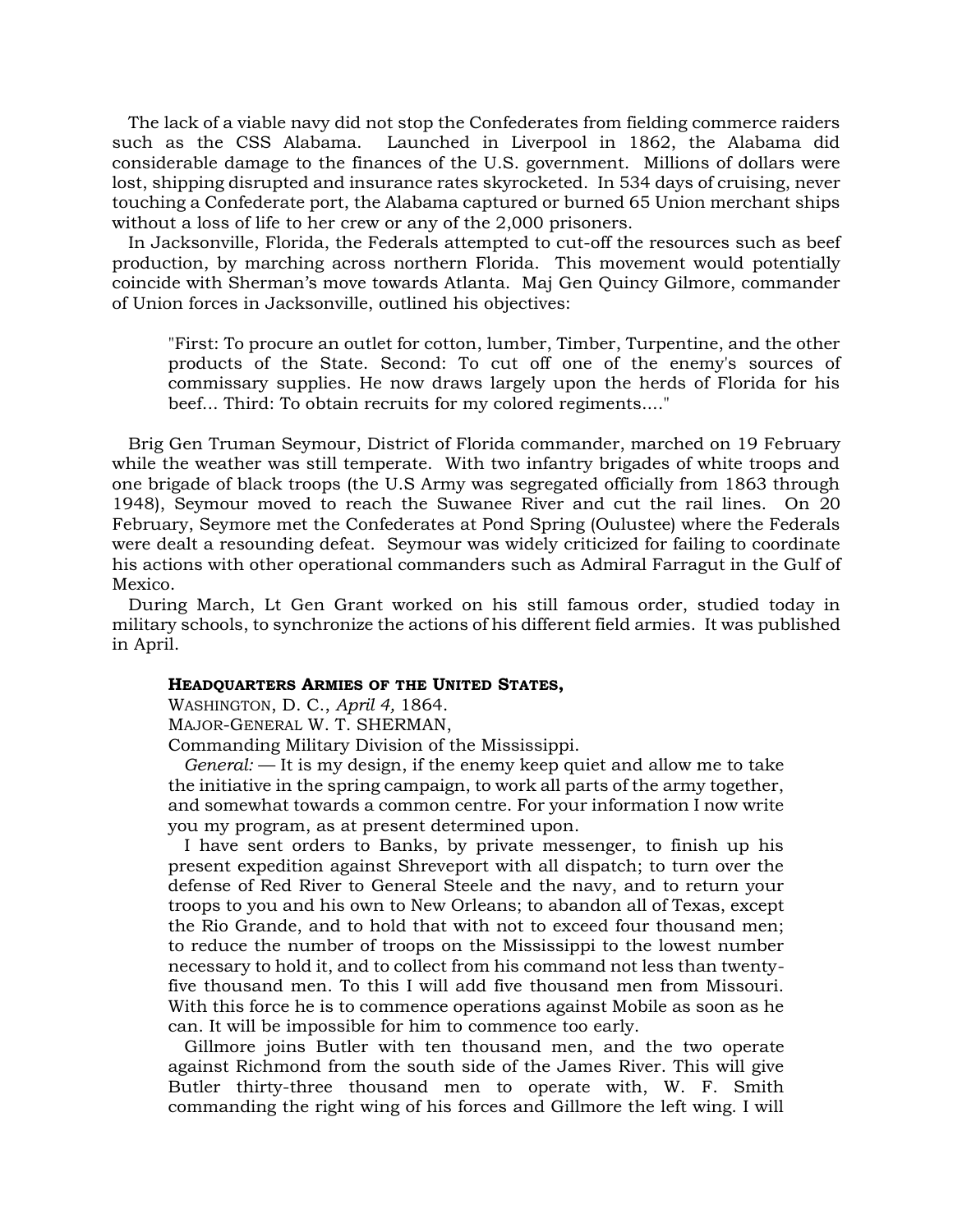stay with the Army of the Potomac, increased by Burnside's corps of not less than twenty-five thousand effective men, and operate directly against Lee's army, wherever it may be found.

 Sigel collects all his available force in two columns, one, under Ord and Averell, to start from Beverly, Virginia, and the other, under Crook, to start from Charleston on the Kanawha, to move against the Virginia and Tennessee Railroad.

 Crook will have all cavalry, and will endeavor to get in about Saltville, and move east from there to join Ord. His force will be all cavalry, while Ord will have from ten to twelve thousand men of all arms.

You I propose to move against Johnston's army, to break it up and to get into the interior of the enemy's country as far as you can, inflicting all the damage you can against their war resources.

I do not propose to lay down for you a plan of campaign, but simply lay down the work it is desirable to have done and leave you free to execute it in your own way. Submit to me, however, as early as you can, your plan of operations.

 As stated, Banks is ordered to commence operations as soon as he can. Gillmore is ordered to report at Fortress Monroe by the 18th inst., or as soon thereafter as practicable. Sigel is concentrating now. None will move from their places of rendezvous until I direct, except Banks. I want to be ready to move by the 25th inst., if possible. But all I can now direct is that you get ready as soon as possible. I know you will have difficulties to encounter in getting through the mountains to where supplies are abundant, but I believe you will accomplish it.

 From the expedition from the Department of West Virginia I do not calculate on very great results; but it is the only way I can take troops from there. With the long line of railroad Sigel has to protect, he can spare no troops except to move directly to his front. In this way he must get through to inflict great damage on the enemy, or the enemy must detach from one of his armies a large force to prevent it. In other words, if Sigel can't skin himself he can hold a leg while someone else skins.

I am, general, very respectfully, your obedient servant, U. S. GRANT, Lieutenant-General.

 In Louisiana, Confederates forces under General Richard Taylor had their hands-full as Federals attempted to move upstate along the Red River. On 8 April, Union General Banks was defeated by the Confederate force under Taylor. On the 9th, Taylor attempted to capitalize on his win but was turned-back. Banks decided to withdraw anyway when his supporting force failed to appear.

 While the Union Louisiana campaign was occurring, Maj Gen N.B. Forrest was moving back through Tennessee on his raid into Kentucky. With the people in western Tennessee complaining of Union Army depredations, Forrest decided to address the root of the problem. Fort Pillow was involved in illegal cotton speculation and a base for Union troops committing war crimes against the inhabitants of the region. Splitting his force with part making a demonstration towards Memphis, he attacked and captured Ft. Pillow on 12 April. The action has been marred by controversy since. Some of the Confederate troops committed their own war crimes by murdering black troop prisoners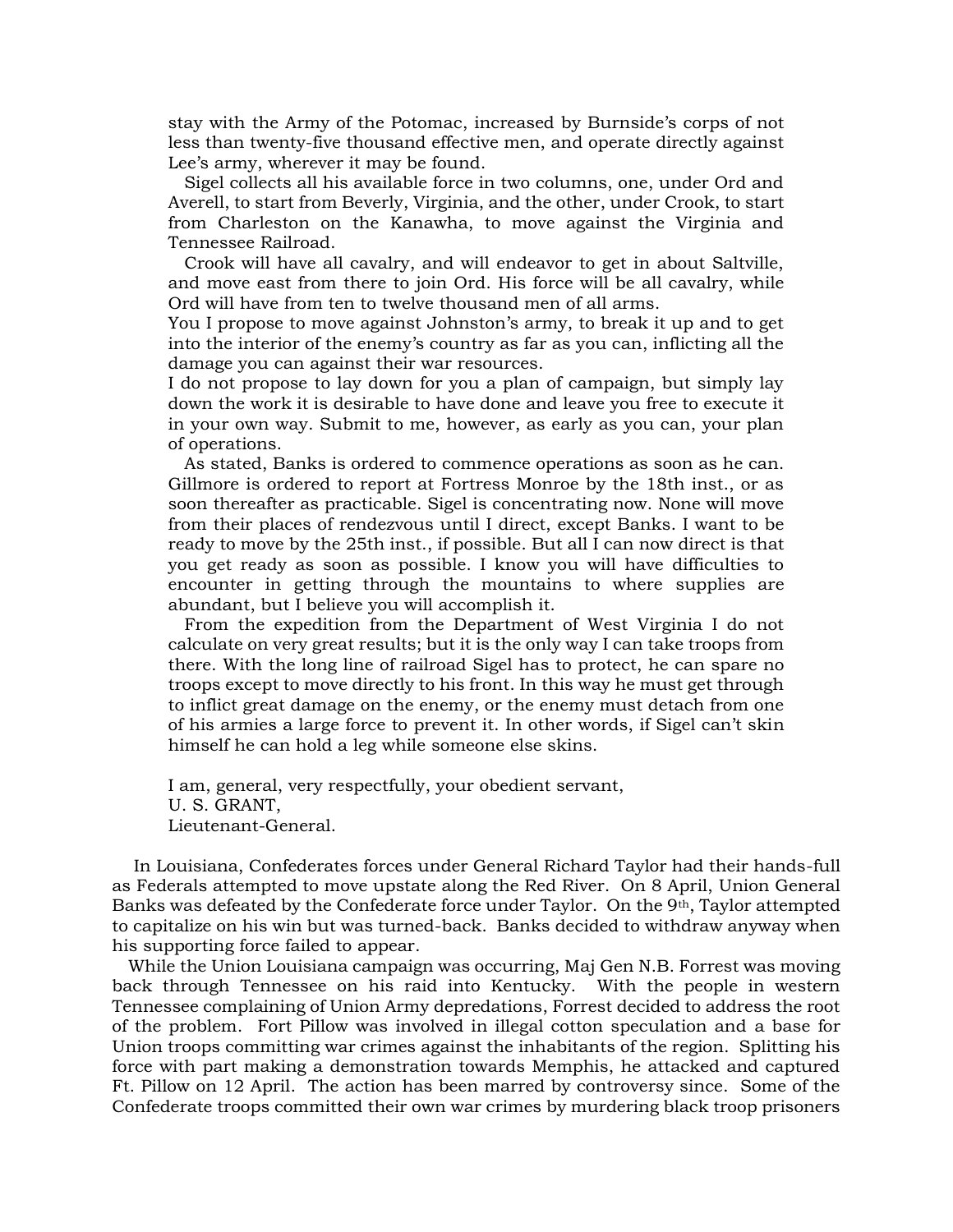in a convoluted and complex action. Forrest never ordered the murder of any of the garrison troops and stopped them when he became aware. Of note, subsequent Union Army and US Congressional investigations failed to find him culpable of ordering any murders. However, the illegal actions of a few of his soldiers, likely committed out of revenge, caused false allegations against him and stained an otherwise outstanding war record.

 Naval actions primarily centered around actions on the Eastern seaboard but occurred all the way to Mexico in the Gulf. In June alone, there were over 35 actions, mainly involving coastal naval actions. The Confederate Navy, for all intents and purposes, was restricted to the coastal waterways and that is where the US Navy had to operate to counter any threats. Shallow draft ironclads, timber-clads, and tin-clads operated in this environment.

 The Confederates were unable to directly challenge Union naval power and so their navy resorted to building inter-coastal and river craft. In 1864, the Confederates controlled many of the upper river, inland water-ways with shore batteries. This kept the Union Navy along the coast. In 1863, the ironclad CSS Albemarle's keel was laid and on 19 April 1864, she sortied into Union-held Plymouth to attack the Federal fleet. The gunboat USS Southfield was rammed and sunk while the USS Miami was driven away. The Union Navy returned in two weeks to unsuccessfully engage the Albemarle and recapture Plymouth. The Albemarle was a major threat to the Union Navy operating in the Albemarle Sound as long as it remained.

 General Grant, now operating in the Eastern Theater of Virginia had a chance to exercise his particular style of command. The month of May signaled the beginning of what became known as the "Overland Campaign". At the Battle of the Wilderness, Grant tried to present the Confederates with multiple threats on different axes of advance. His aim was to destroy the Army of Northern Virginia and if it did not come in decisive battle, he would grind it down through attrition. Although considered a draw of sorts, Grant lost a substantially larger number of troops at the Wilderness. Completely unlike his predecessors, he did not withdraw to reconstitute but went on the offensive again to outflank Lee's army. The northern press coined the phrase describing Grant: "The Butcher" due to the huge number of casualties.

 On 11 May 1864 a massive cavalry battle occurred at Yellow Tavern, Virginia. A 10,000 strong cavalry force under General Sheridan attacked General Jeb Stuart six miles north of Richmond. Stuart's cavalry was dealt a huge blow and Stuart was fatally wounded. This action was not just a blow to Stuart's prestige, it signaled the fact that Union cavalry was a very serious threat.

 After shifting south from the Wilderness, Grant again attacked Lee at the battle of [Spotsylvania](http://www.spotsyschools.us/) on 10-12 May. Grant was unable to break through and Lee was forced to withdraw to another defensive line. Lee was being made aware that Grant brought a war of attrition to his theater which, as was later described by military historian, Russell Weigley as: "The American Way of War". Grant completely understood the relative strengths of the North vs the South, including the massive manpower differences. The Dix-Hill Cartel regarding POW "exchanges" was officially terminated in 1863, however, regional commanders continued to exchange into 1864. Grant put an end to the unofficial exchanges realizing that the South could not sustain the losses that the Union could due to the massive disparity in populations. While overwhelming manpower reality became an issue denigrated by those who claimed it was not a problem ---- as cited in the "Lost Cause" ---- it was explicitly recognized by Grant as a real issue that he could leverage against the Confederate Army. The North did have a substantially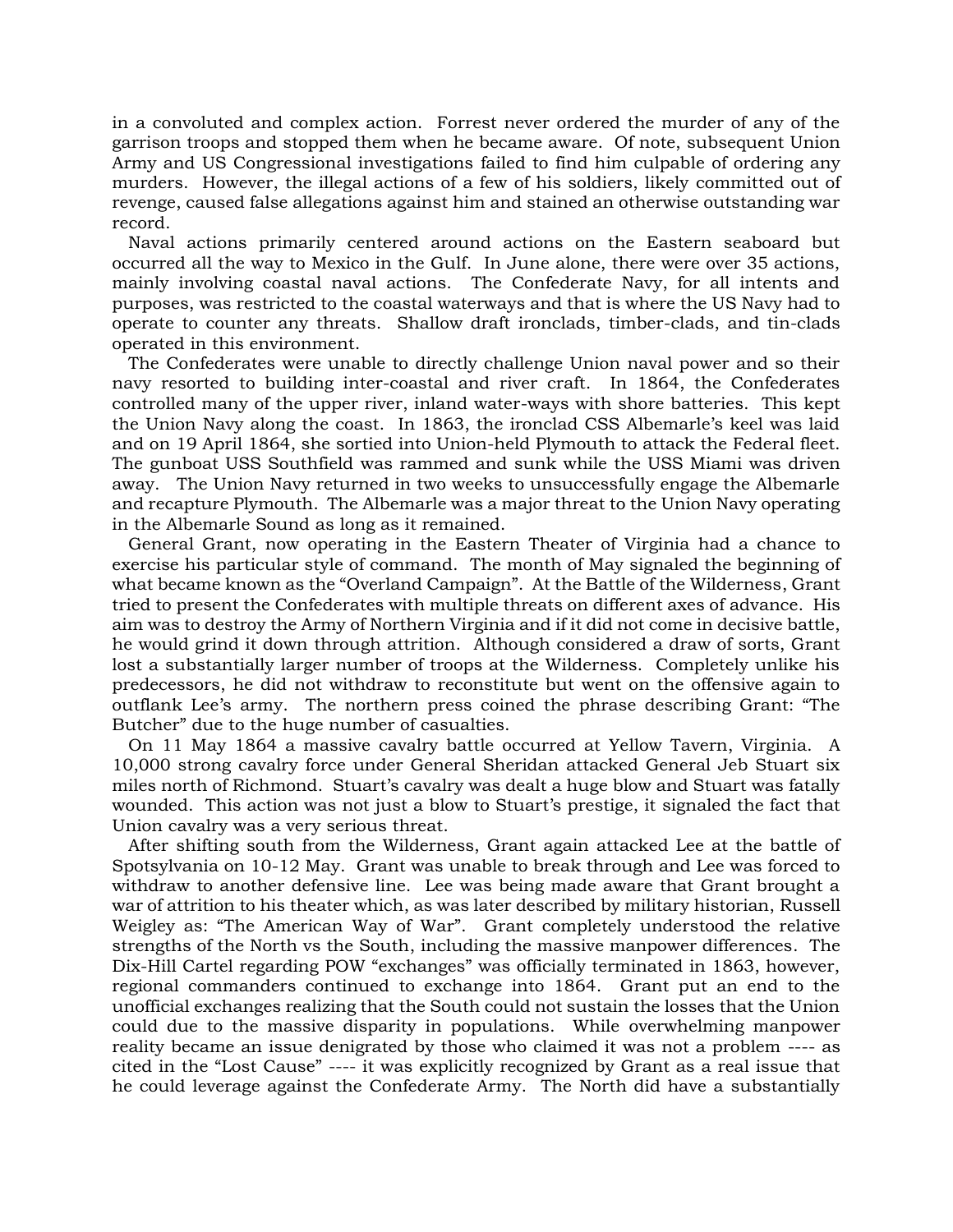greater population and it could be used to Grant's advantage. Attrition warfare, therefore, became an American "norm" and Grant practiced it.

 General Bragg's constant retreating garnered the attention of President Davis who had seen the command dysfunction in the Army of Tennessee, yet tolerated it due to his friendship with Bragg. Bragg finally requested relief and Davis scrambled to find a suitable replacement. One of the most respected Confederate generals, General Joseph E. Johnston took command and effected a victory at the Battle of Resaca in northern Georgia on 14 May. Sherman's ability to sustain his losses and move on the rail lines gave him options to out-maneuver Johnston who had to withdraw again to maintain his line of communication to Atlanta.

 Grant's strategic-level plans to keep pressure on the Confederates resulted in another push down the Shenandoah Valley and the Battle of New Market occurred on 15 May with the cadets of VMI making a substantial contribution although General Breckinridge hesitated to use them. The Union forces withdrew thwarting Grant's plan to conduct an operational link-up with his forces in western Virginia with those attacking Richmond. Along with General Butler's rebuff at Drewry's bluff on 16 May, the Union forces were stymied in a breakthrough attempt to get between Petersburg and Richmond.

 Grant was undeterred on the week from 20-26 May the Union forces continued on the offense that ended in a draw the North Anna River. Grant now was on the strategic offense and it was less than a year before the war would end although they did not know it at the time. Grant's perseverance would pay dividends although at a very high cost. Attrition warfare has a downside. It affects both sides and Union casualty rolls began to increase exponentially. Grant banked on the fact that with greater resources, he could win just by not quitting and accepting the casualties. It seemed to be working.

 In the Western Theater, Sherman continued to march on the rail lines to Atlanta. With a sizeable force able to both fix the Confederates on his front, he was also able to throw his other corps around the flanks of Johnston's defenders who tried to trade space for time ---- a policy inimical to that of Jefferson Davis who saw what the effects of the Union strategy was in dividing the Confederacy and defeating it in detail. In late May, Sherman attacked the Confederate defenses at New Hope Church. It was not a decisive battle but again, forced the Confederates to displace ---- with more losses. Sherman's advance now appeared to be inevitable and Confederate strength was dwindling to the point that successful offensive action was impossible. The best Johnston could hope for was to delay and cause the Union more casualties than they might bear.

 Similarly, it was not postwar Southern mythology that attributed defeat in the war to overwhelming resources, it was Grant himself. Three months after Appomattox, Grant wrote War Secretary Stanton: "The resources of the enemy, and his numerical strength, were far inferior to ours. . . I therefore determined . . . to hammer continuously against the armed force of the enemy and his resources, until by mere attrition, if in no other way, there should be nothing left to him but . . . submission. . ." Philip Leigh, Historian In Virginia Grant again attacked. His operational plan was to wear Lee's army down by constantly seeking an open flank but also attacking denying Lee an ability to maneuver. At Cold Harbor on 31 May to 3 June, Grant smashed his forces against Lee's defenses but failed to break Lee's lines.

 Early in the morning of 3 June, Confederate Navy officers, Lieutenant Pelot and Pilot Moses Dallas were killed in the attack on the USS Waterwitch near Savannah. Overpowering the crew, the Confederates successfully captured the Waterwitch but Pelot and Dallas were casualties. Dallas, a black Confederate officer, was buried at the cost of \$80 paid by the Confederate government. Unable to move the Waterwitch due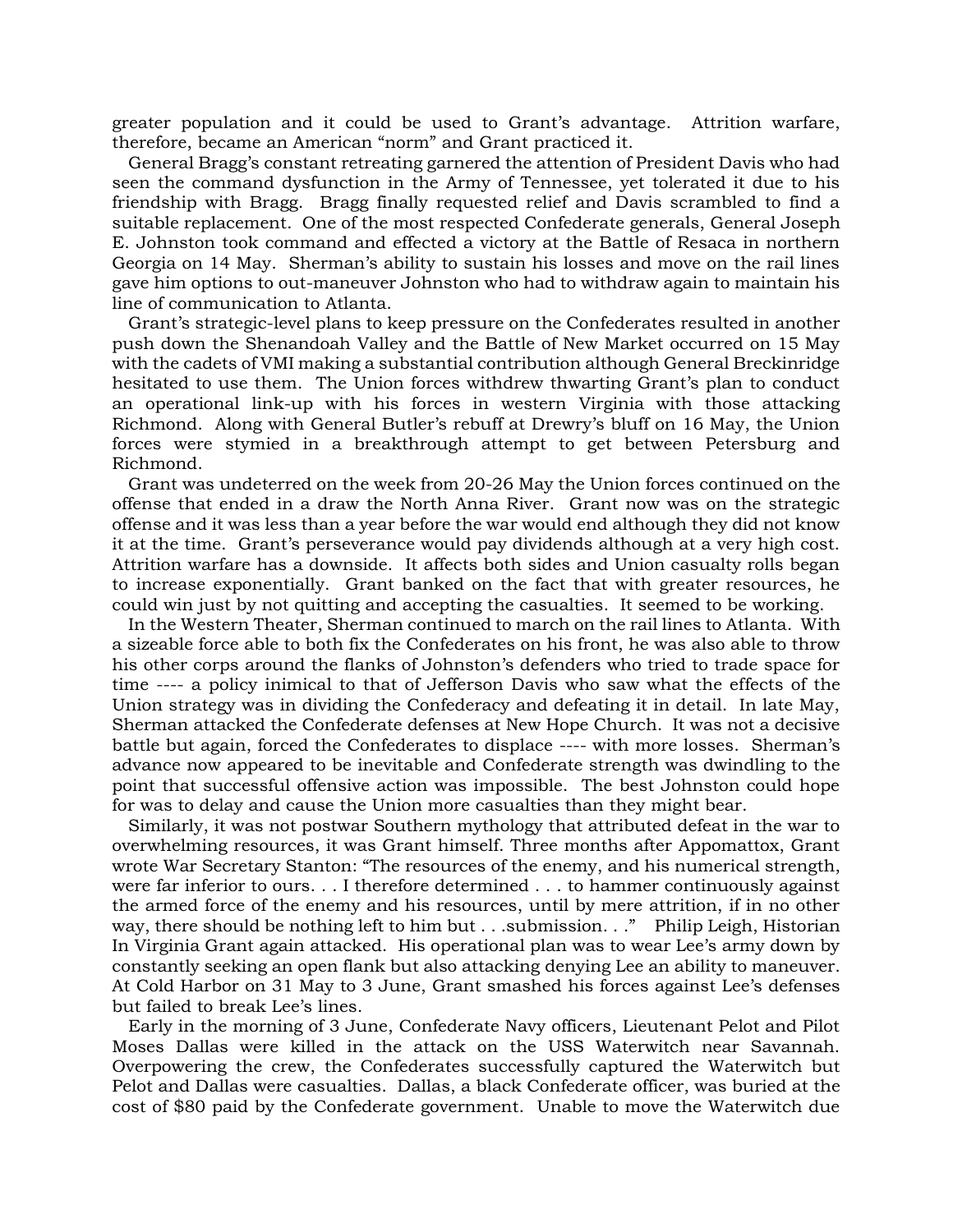to Union Navy ships in the nearby sound, the Confederates burned the ship. [Note: Until about 2012, a full-scale model of the Waterwitch was located on the grounds of the Civil War Naval Museum in Columbus, Georgia. The wood eventually rotted and the model was removed.]

 In June, Maj Gen Franz Sigel was relieved of command after his embarrassing loss at New Market to Confederate forces. His replacement was a much more competent commander and Maj Gen David Hunter, following Grant's orders, again moved down the Shenandoah. Confederate forces were spread thin and constantly shifting and reallocating due to multiple threats, all part of Grant's plans. The Valley was largely undefended when Hunter moved again at the Battle of Piedmont, won a victory over the Confederates who moved out of their defenses to attack the Federals. Hunter largely had unrestricted access to the valley and in retribution for the cadets' participation at New Market, burned VMI and surrounding civilian facilities.

 In northern Mississippi, Federal forces in Memphis and Vicksburg moved into the interior of the state to cut rail lines and interdict supplies to the Confederates. Sherman was extremely concerned that his lines would be interdicted from north Georgia back to Nashville. Cavalry raids against the rail lines, a favorite tactic used by both sides, could significantly impact his timeline and offensive towards Atlanta. For this reason, he ordered Maj Gen Samuel Sturgis to go after Maj Gen Nathan Forrest to "fix" (hold him in-place) and defeat his nemesis. Leading a force that outnumbered Forrest's command more than two-to-one, Sturgis moved from Tennessee into north Mississippi. However, Forrest surprised Sturgis at Brice's Crossroad on 10 June. Forrest not only defeated Sturgis' force but attempted to destroy it in a vigorous pursuit, chasing it back to Tennessee in another resounding defeat for Union forces.

On 11 June the CSS Alabama put in to Cherbourg for repairs and provisions. US naval forces were immediately notified and the USS Kersarge raced to meet the Alabama. The ship's captain, Captain Raphael Semmes wrote:

"We have cruised from the day of commission, August 24, 1862, to June 11, 1864, and during this time have visited two-thirds of the globe, experiencing all vicissitudes of climate and hardships attending constant cruising. We have had from first to last two hundred and thirteen officers and men on our payroll, and have lost not one by disease, and but one by accidental death."

 On 19 June the Alabama sallied forth to engage the Kersarge lying off the mouth of the harbor at Cherbourg. In a little over an hour, the Alabama, outgunned and outarmored, was sinking. The battle win was an enormous morale boost for the Federals. Maj Gen Philip Sheridan's cavalry corps was detached from Grant's army with the intention of linking with Hunter's Valley forces. On 11-12 June at Trevilian Junction, Virginia, the bloodiest cavalry battle of the war was fought against Maj Gen Wade Hampton's cavalry. Considered a draw, it was an indication that the Federals posed a very serious threat to the interior of Virginia. Sheridan's raid withdrew but it cause great consternation to the Confederates.

 By 15-18 June Grant had moved to threaten Richmond directly. Attacking at Petersburg, Grant again failed to break Lee's defenses. Both sides settled into a siege - --- lasting until April 1865, with Lee fixed in position and unable to maneuver; and Grant fixated on taking Richmond but unable to get around the Confederate flanks. Back in the valley, Hunter was determined to engage the Confederates in the offense. His lines of communications were constantly being cut and interdicted by both Southern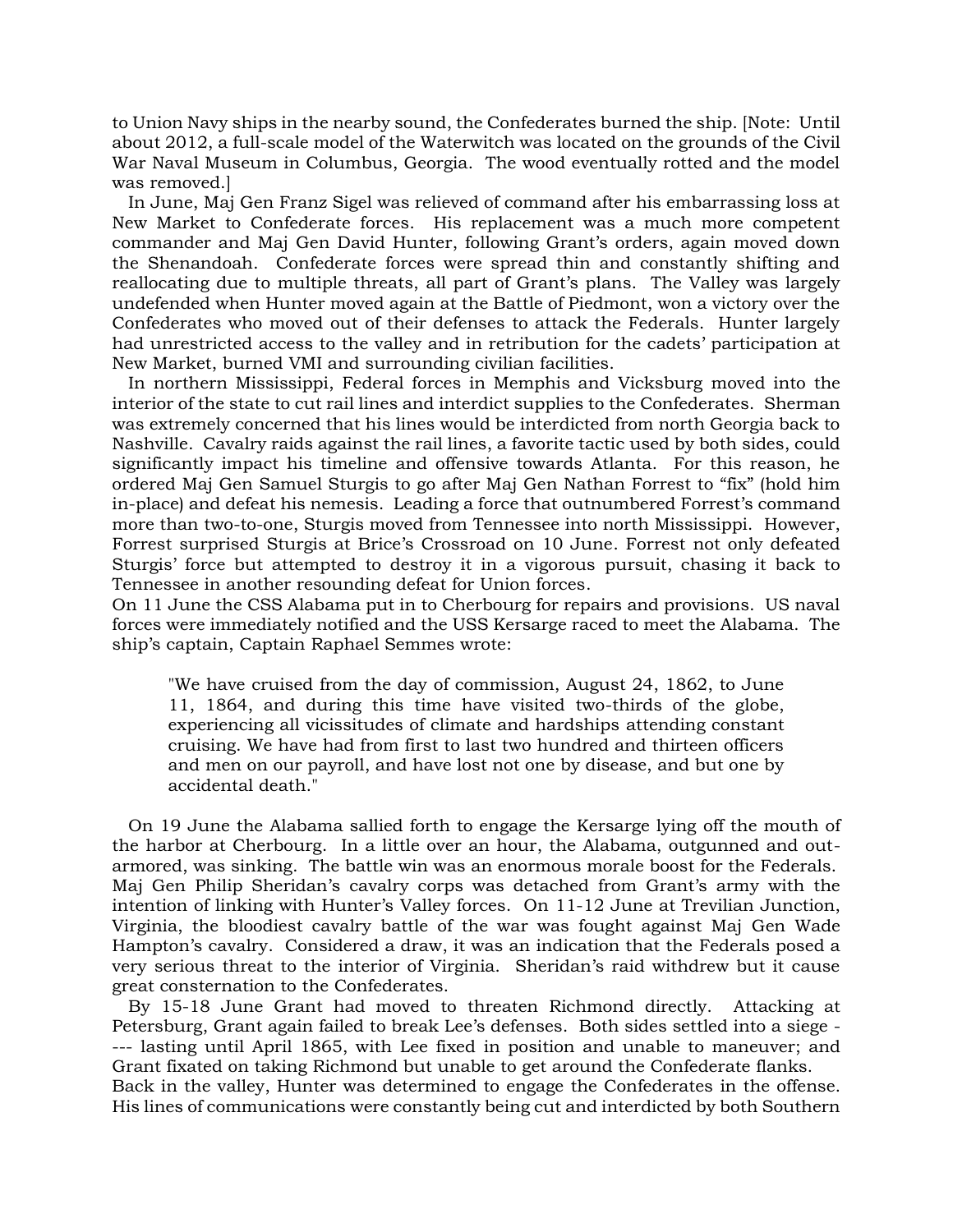guerillas and Partisan Rangers causing him to both protect his lines with troops and attempt to stockpile supplies for offensive actions, neither of which he could do well with constant interruptions.

 In mid-June Hunter crossed the Blue Ridge mountains and attacked the outnumbered Confederates under Maj Gen Jubal Early. Early requested reinforcements and using the rail network, received them faster than Hunter's troops could move on him. On 17 June, Early was pushed back to the town of Lynchburg and hasty defenses. Confederate reinforcements began to arrive and Hunter hesitated, shelling the town instead, conducting probing attacks on the  $18<sup>th</sup>$ . On the  $19<sup>th</sup>$ , Early attacked Hunter who had begun to withdraw. A pursuit lasted until 21 June when Early called it off. With Hunter retreating to West Virginia, Early began his invasion of the north, heading to Washington, D.C.

 Sherman's inexorable advance continued. Severely outnumbered, Johnston had no real options but to defend. At Kennesaw Mountain, along the rail line to Atlanta, the Confederates established a defense based on strong positions along the base of the mountain with a trench line tied to the terrain. On 27 June Sherman attacked but failed to break the defenses and suffering huge losses. Again, Sherman out-maneuvered the Confederates by bypassing the flanks and causing Johnston to relinquish his strong defenses. The road to Atlanta, 30 miles distant, was open as no other significant terrain features supported the Confederate defenses.

 In Virginia, a stalemate of sorts ensued with both armies entrenched. Although Federals attacks would occur, they would be held on the Petersburg lines until 1865.

On 9 July 1864 General Early's Army of the Shenandoah Valley consisting of 15,000 troops defeated a scratch Union force north of the Potomac at the Monocacy River, Maryland and headed towards Washington, panicking the capitol. Reaching the outskirts of the US capitol on 11 July, Early's arrival cause Grant to hastily redeploy a large force to defend it.

 Again, determined to defeat Forrest, Federals moved on two axes of advance to join in Meridian, Mississippi. One force would move from Tennessee in the north, the other from Vicksburg in the west. On 14 July at Tupelo, Mississippi, a force of 14,000 Union soldiers defeated a Confederate force half their size. Forrest was wounded again. Forrest was fixed in Mississippi while Sherman moved on Atlanta with his supply lines secured. At this very inopportune time, President Davis unwisely relieved General Johnston and replaced him with General Hood on 17 July.

 On 20 July, Hood attempted to attack the Union forces in piecemeal before they could cross Peachtree Creek, just north of Atlanta at the time. Roughly equivalent in numbers, this attack was the first of two attempts to defeat Sherman's army. Hood's offensive dispositions could not compensate for poor planning and coordination, nor the lack of necessary numbers to insure success (a force ration of 3:1 is generally required to insure a 50% chance of success). Lacking good intelligence on the dispositions and strengths of Sherman's corps, Lt Gen Hardee was sent into Maj Gen Dodge's corps unexpectedly sited behind Maj Gen McPherson's corps where it was thought no one was located. Instead of getting into the rear of the Union lines, Hardee brought on a day-long battle. The Confederates suffered 2,500 casualties to 1,900 on the Union side. On 22 July, the Battles of Atlanta further weakened the Confederates causing them to abandon Atlanta to Sherman. The Confederates lost 8,000 casualties to the Union's 3,722. These were losses Hood could ill-afford as they could not be replaced.

 Although they were working in concert at the operational / strategic level, Union forces could not synchronize as well as they should have. Losing another battle on 23 July at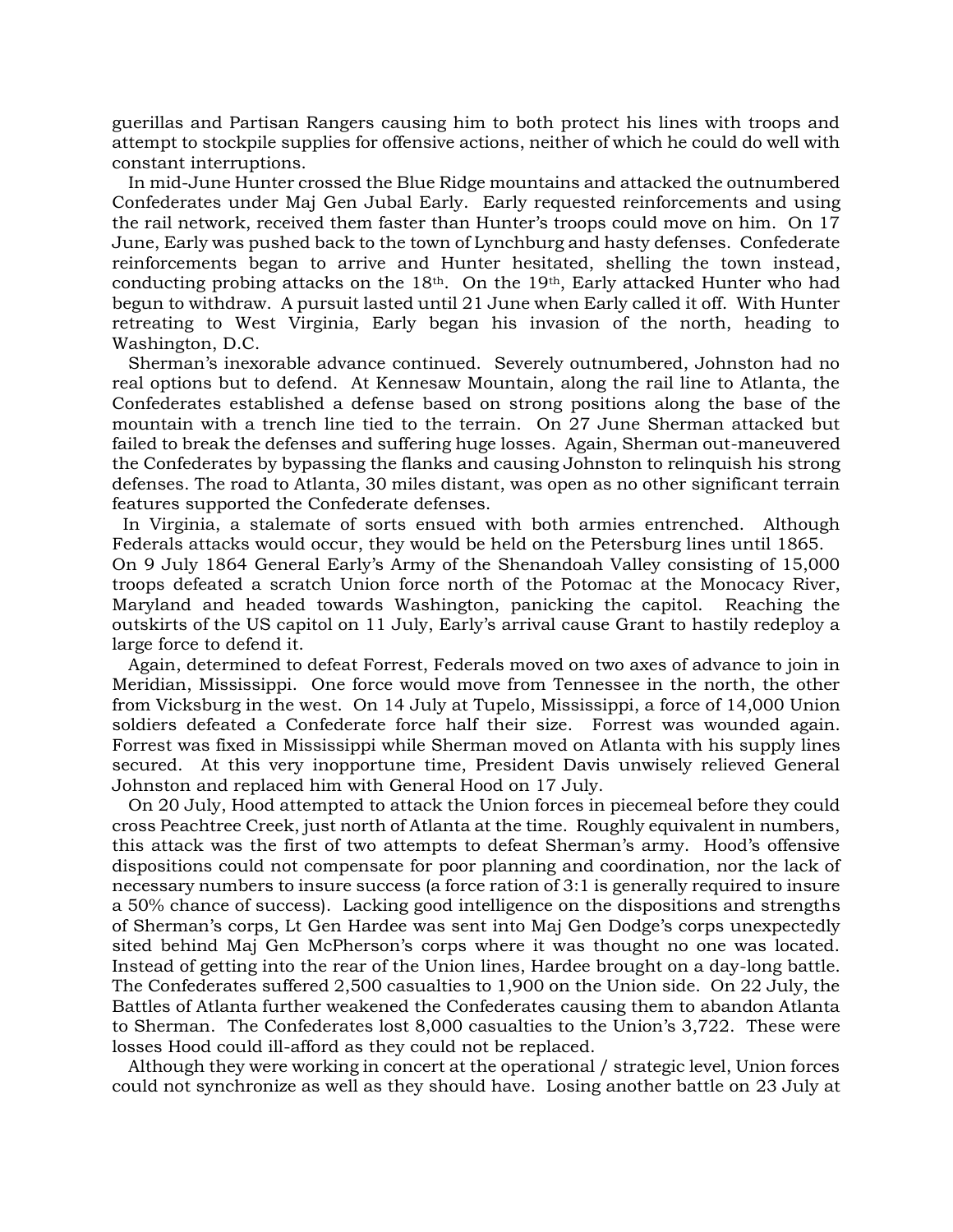Kernstown, Virginia in the Valley, the Union Army withdrew over the Potomac. While it was a loss, it kept Confederate forces separated and occupied.

 Sherman's attack on Atlanta shifted forces to his right wing and at Ezra Church on 28 July, just to the west of Atlanta. It was a victory that sealed the capture of the city and withdrawal of Hood's army. The Confederates lost not just a moral issue but the major supply center for their army. All they could do is just try and survive as Sherman prepared to launch towards Savannah.

 In Virginia, disaster struck when Grant tried to mine underneath the Confederate lines. Senior leaders failed; the carefully thought-out plan went wildly awry and the Union forces faced a self-made disaster at the Battle of the Crater on 30 July. Potentially an excellent idea, it suffered from a number of failings and the Confederate line held with Union forces suffering tremendous losses.

 In Mobile Bay, the Union Navy attempted to capture the port and surrounding fortifications. From 3-5 August, the Union Navy neutralized the Confederate fleet and the port was closed to the Confederacy. It set the stage for further land battles.

 In order to try and shift Union forces away from Georgia and relieve pressure on Confederate forces in the East, a raid was envisioned for the Trans-Mississippi into Missouri which had been relatively quiet since the huge counter-reaction to the Lawrence raid the previous August. After forcing Quantrill back into Texas, the irregular warfare actions simmered, breaking into sporadic violence but not as bad as the first two years of the war. On 29 August, Confederate Maj Gen Sterling Price, Mexican War hero and former Missouri governor, set-out from northern Arkansas into Missouri with a goal of reaching the US arsenal at Fort Leavenworth. Leading three cavalry divisions, Price struck fear into the Federals in Missouri as he aimed at St Louis and then changed direction to march across the state to Westport (Kansas City).

Sherman's Georgia campaign resumed in August and on the  $30<sup>th</sup>$ , he engaged Confederate corps under Generals Lee and Hardee attempting to protect the rail line to Macon. On 1 September, Hood evacuated Atlanta and on 2 September General Sherman's army finally entered Atlanta. This event was a morale boost to the Union cause and certainly helped Lincoln in his bid to win reelection against McClellan's peace faction. In an attempt to draw Union forces away from their new base in Atlanta, Hood moved around the city to threaten Sherman's line of communication to Nashville through Chattanooga. Sherman at first took the bait and pursued Hood north, then west into Alabama. However, he quickly returned to his objective of Atlanta.

Sherman was ordered to detach a division of infantry to move to St Louis to help counter Price's raid and he assigned Maj Gen A.J. Smith who embarked his division on trains and steamboats to rush to St Louis. When Price was deterred from attacking St Louis and turned west along the Missouri River, Smith's division, set out in pursuit.

 General Sheridan was given orders to devastate the Shenandoah Valley and with his cavalry corps, went to work with a vengeance. Learning that General Early's Confederate forces were weakened with losses, Sheridan attacked on 19 September and at the Battle of Winchester inflicted further losses totaling a quarter of Early's army. Following-up, Sheridan again forced Early to retreat sixty miles after the Battle of Fisher's Hill, Virginia. The loss of the Shenandoah Valley severely hurt the Confederate's ability to sustain its armies in the field. It closed the avenue of approach for Confederate approaches to the north, bottling the Army of Northern Virginia in central Virginia. On 19 October, Early successfully surprised the Union Army troops but his army lost its disciplined cohesion, pillaging for supplies while Sheridan returned from Washington

to organize his forces then inflicting a defeat that effectively destroyed Early's forces.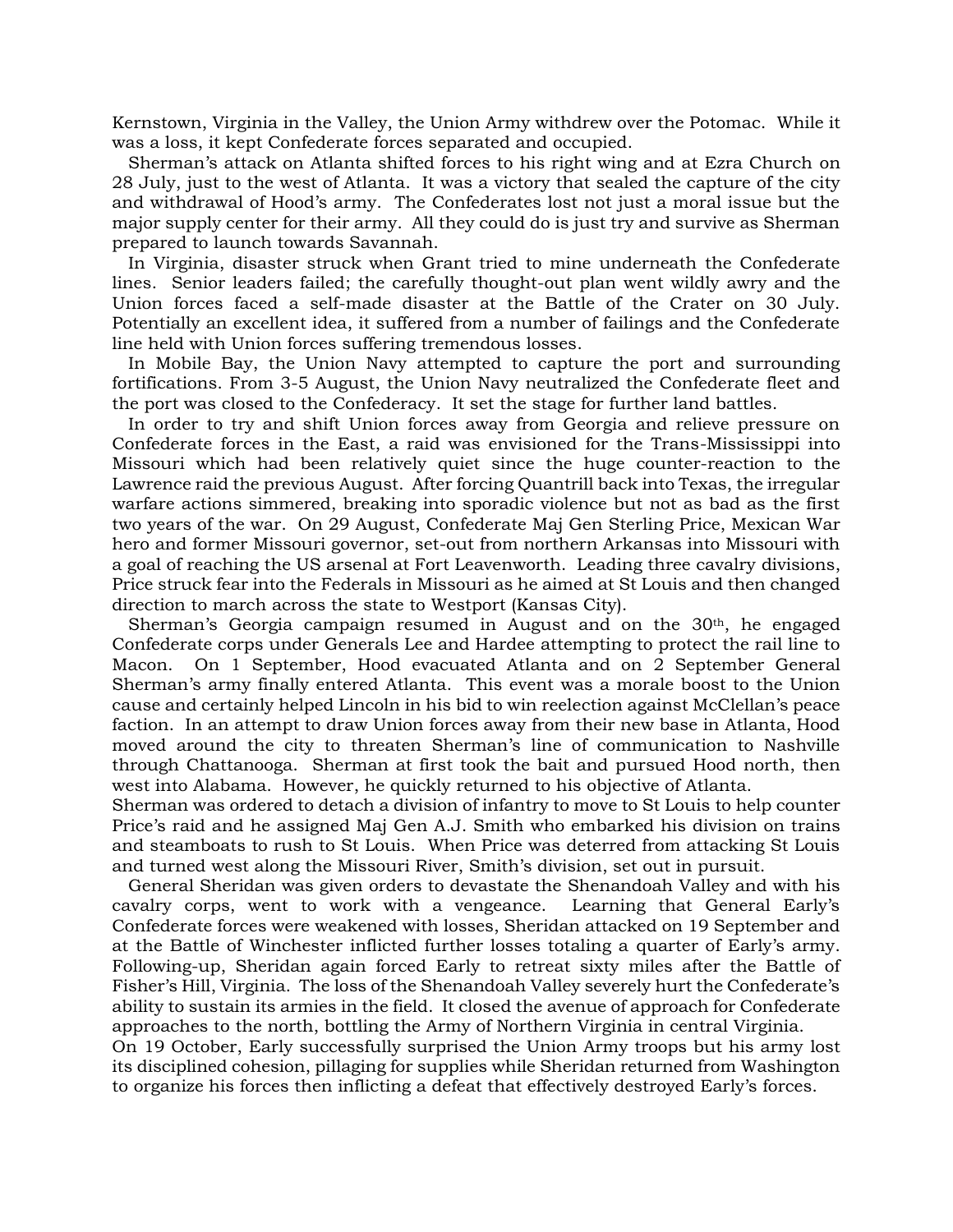On 21 to 23 October Lt Gen Price was turned away from Kansas City at the Battle of Westport. He broke contact and raced south as A.J. Smith's division reached Warrensburg, Missouri by rail to east and just behind Price. Smith began a forced march to reach Price. On 25 October, Lt Gen Price's raid culminated at Mine Creek, Kansas where Maj Gen Pleasanton's Provisional Cavalry Division caught Price in the process of crossing Mine Creek. In the largest cavalry battle of the war west of the Mississippi, Pleasanton defeated Price who was sent retreating towards Arkansas and Texas. One of the largest war crimes of the war occurred at Mine Creek where as many as 200 Confederate prisoners were murdered in cold blood.

 The US Navy was still held at bay at Albemarle Sound and Plymouth, North Carolina by the threat of the ironclad, CSS Albemarle. Instead of trying to engage the CSS Albemarle in an ironclad "slugfest", LT William B. Cushing volunteered to lead a small boat raid to destroy the ship. On 27 October, Cushing led a force of 15 men in two small boats upriver to reach the Albemarle at its wharf. Using a spar torpedo, Cushing sank the Albemarle leading to the elimination of the threat and the recapture of Plymouth.

 After organizing and supplying his army, Sherman marched out of Atlanta on 15 November, leaving Hood behind in Alabama. Hood, perpetually wanting to go on the offensive, aimed towards Nashville to strike Sherman's base of support. Unaware that Sherman was leaving his supply lines of communication, Hood hoped to bring Sherman to a grinding halt by cutting his logistical lines emanating from Nashville. Hood marched along the south bank of the Tennessee River to cross at The Shoals in northwestern Alabama, to the north side of the Tennessee River. His movement caused Union forces to the north side of the river over to Huntsville to evacuate back to Nashville. On 29 November, at Spring Hill, Maj Gen Schofield slipped past the Confederates due to poor command and control by Hood. What should have been a massive win for Hood, turned into an embarrassing disaster at Spring Hill, Tennessee when the Federals slipped by the Confederates who camped only hundreds of yards away. The next day, 30 November, Hood inexplicably bashed his army using unimaginative frontal attack tactics against Schofield's prepared defenses at Franklin. Hood's frontal attack with almost no artillery support was an unmitigated disaster and ruined the Army of Tennessee that suffered tremendous losses to its leadership. Schofield withdrew during the night to march to Nashville unimpeded.

 Following the Union forces to Nashville, Bragg entrenched south of the city hoping that he could do to the Union forces what was done to him at Franklin. It didn't work that way and in two days of fighting, outnumbered by three to one odds, Hood lost at Nashville. On the evening of the second day of battle in extremely adverse weather, Hood began a hasty retreat to the Tennessee River. The 40,000 Confederate army eventually returned to Mississippi with less than 20,000 men left. Hood resigned and the army sent troops that were left to Mobile and the rest to North Carolina. The Army of Tennessee was destroyed.

 By the end of 1864, Union naval blockade was strangling the Confederacy. The price of goods was skyrocketing due to a shortage of commercial goods run by blockade runners. Little military materiel was making it to Southern ports. The only viable port still open was Wilmington, making it a logical Federal target.

 Confederate raiders CSS Chickamauga and Tallahassee were able to slip out of the port and captured or destroyed 40 Northern ships in a period of three months. The Union Army, conducting joint operations with the Navy, attempted to capture Fort Fisher on the Cape Fear River in order to move inland and attack the Confederate defenses from the inland side. On 24 December, a badly coordinated naval bombardment alerted the Confederates to a joint landing and attack at Fort Fisher. An